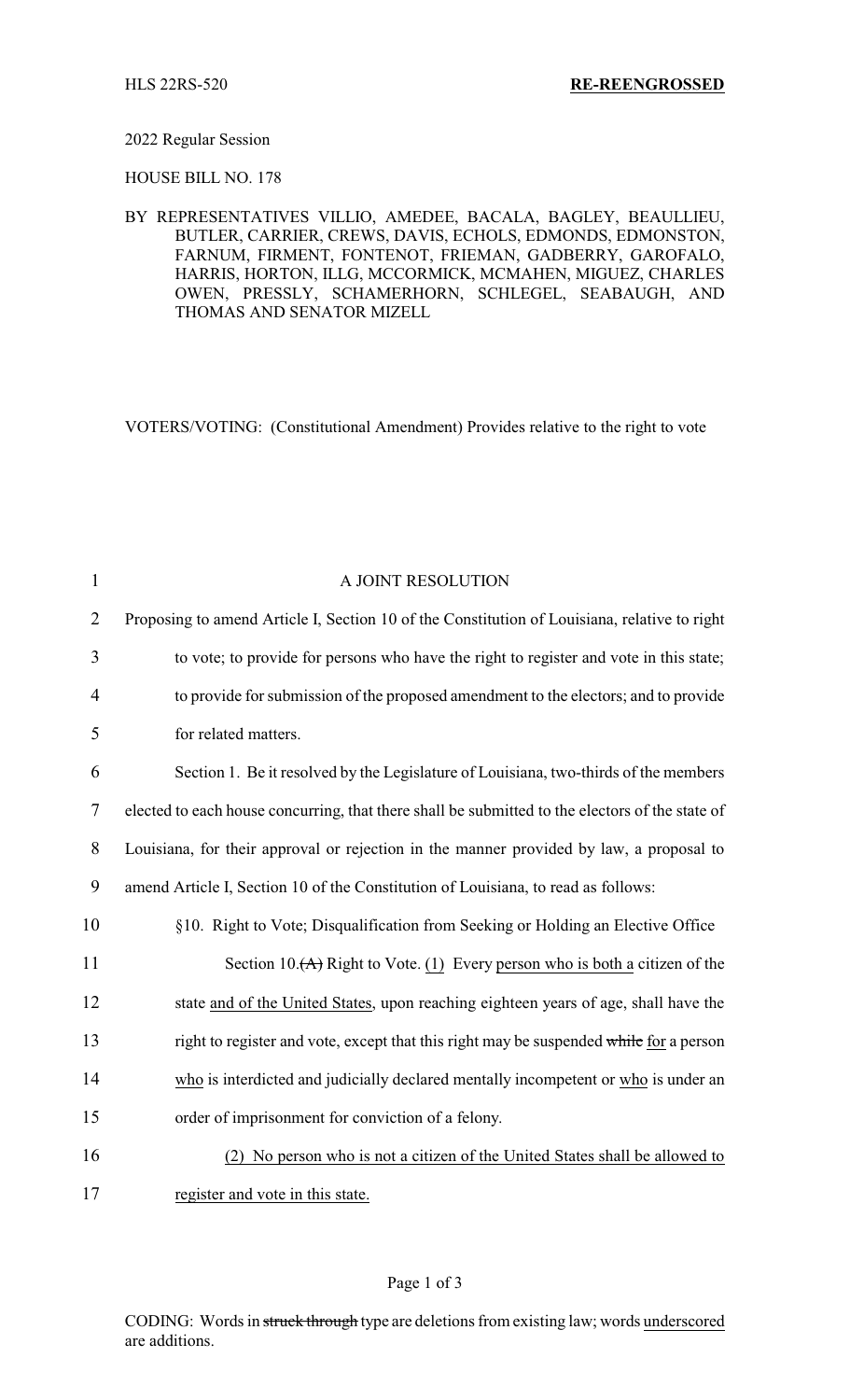| 2<br>3<br>2022.<br>4<br>5<br>6<br>7<br>follows: | 1  | Section 2. Be it further resolved that this proposed amendment shall be submitted              |
|-------------------------------------------------|----|------------------------------------------------------------------------------------------------|
|                                                 |    | to the electors of the state of Louisiana at the statewide election to be held on December 10, |
|                                                 |    |                                                                                                |
|                                                 |    | Section 3. Be it further resolved that on the official ballot to be used at the election,      |
|                                                 |    | there shall be printed a proposition, upon which the electors of the state shall be permitted  |
|                                                 |    | to vote YES or NO, to amend the Constitution of Louisiana, which proposition shall read as     |
|                                                 |    |                                                                                                |
|                                                 | 8  | Do you support an amendment to provide that no person who is not a citizen                     |
| 9                                               |    | of the United States shall be allowed to register and vote in this state?                      |
|                                                 | 10 | (Amends Article I, Section 10)                                                                 |
|                                                 |    |                                                                                                |

## DIGEST

The digest printed below was prepared by House Legislative Services. It constitutes no part of the legislative instrument. The keyword, one-liner, abstract, and digest do not constitute part of the law or proof or indicia of legislative intent. [R.S. 1:13(B) and 24:177(E)]

| HB 178 Re-Reengrossed | 2022 Regular Session | Villio |
|-----------------------|----------------------|--------|
|                       |                      |        |

**Abstract:** Provides relative to the right to vote.

Present constitution provides that every citizen of the state has the right to register and vote upon reaching 18 years of age; provides exceptions.

Proposed constitutional amendment expressly limits this right to vote to U.S. citizens. Prohibits allowing noncitizens to register and vote.

Provides for submission of the proposed amendment to the voters at the statewide election to be held Dec. 10, 2022.

(Amends Const. Art. I, §10(A))

Summary of Amendments Adopted by House

- The Committee Amendments Proposed by House Committee on House and Governmental Affairs to the original bill:
- 1. Amend ballot language.
- The Committee Amendments Proposed by House Committee on Civil Law and Procedure to the engrossed bill:
- 1. Make technical changes to the ballot language.

## The House Floor Amendments to the reengrossed bill:

1. Remove provision prohibiting local governments from changing voting qualifications as provided by present constitution.